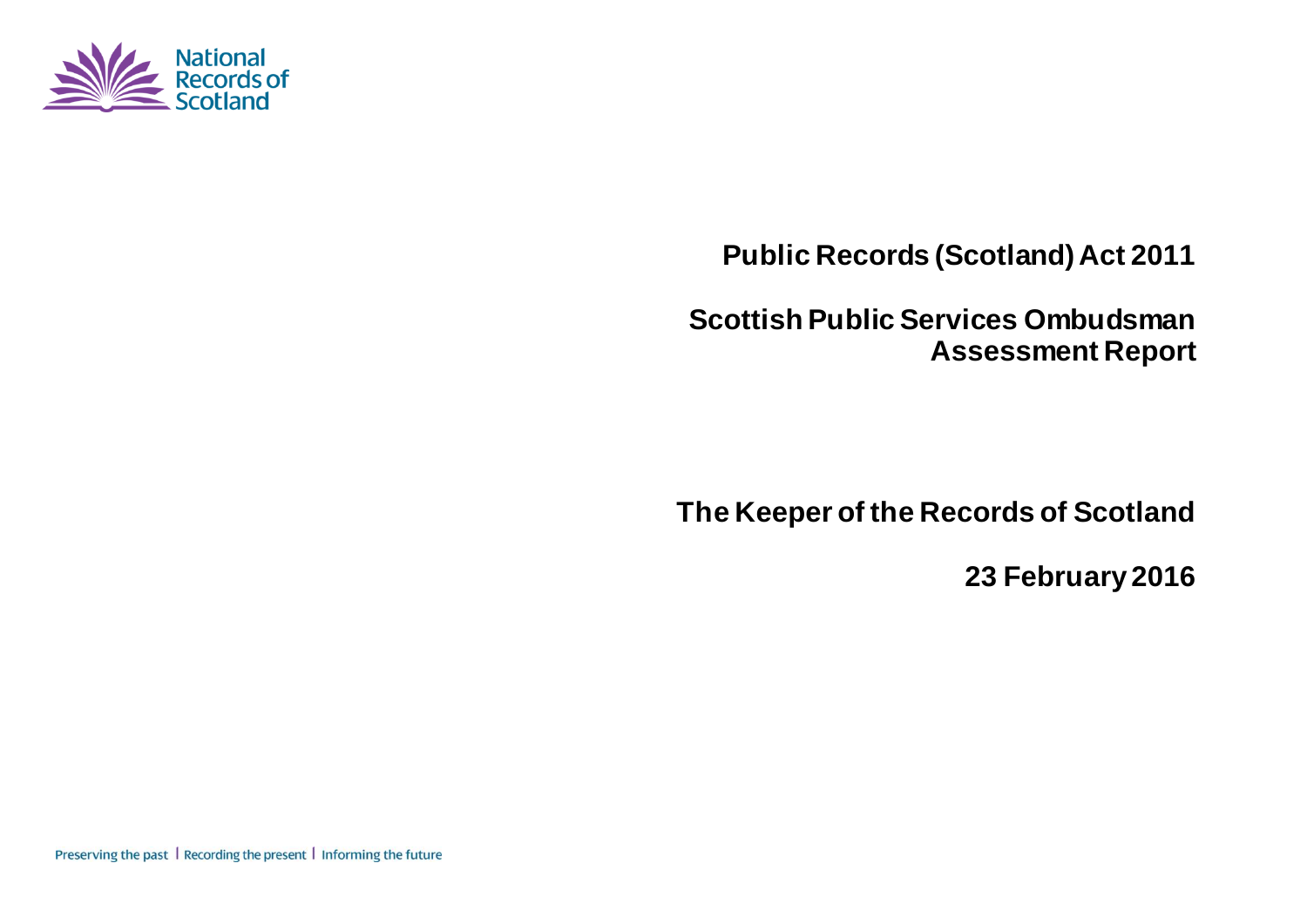#### **Contents**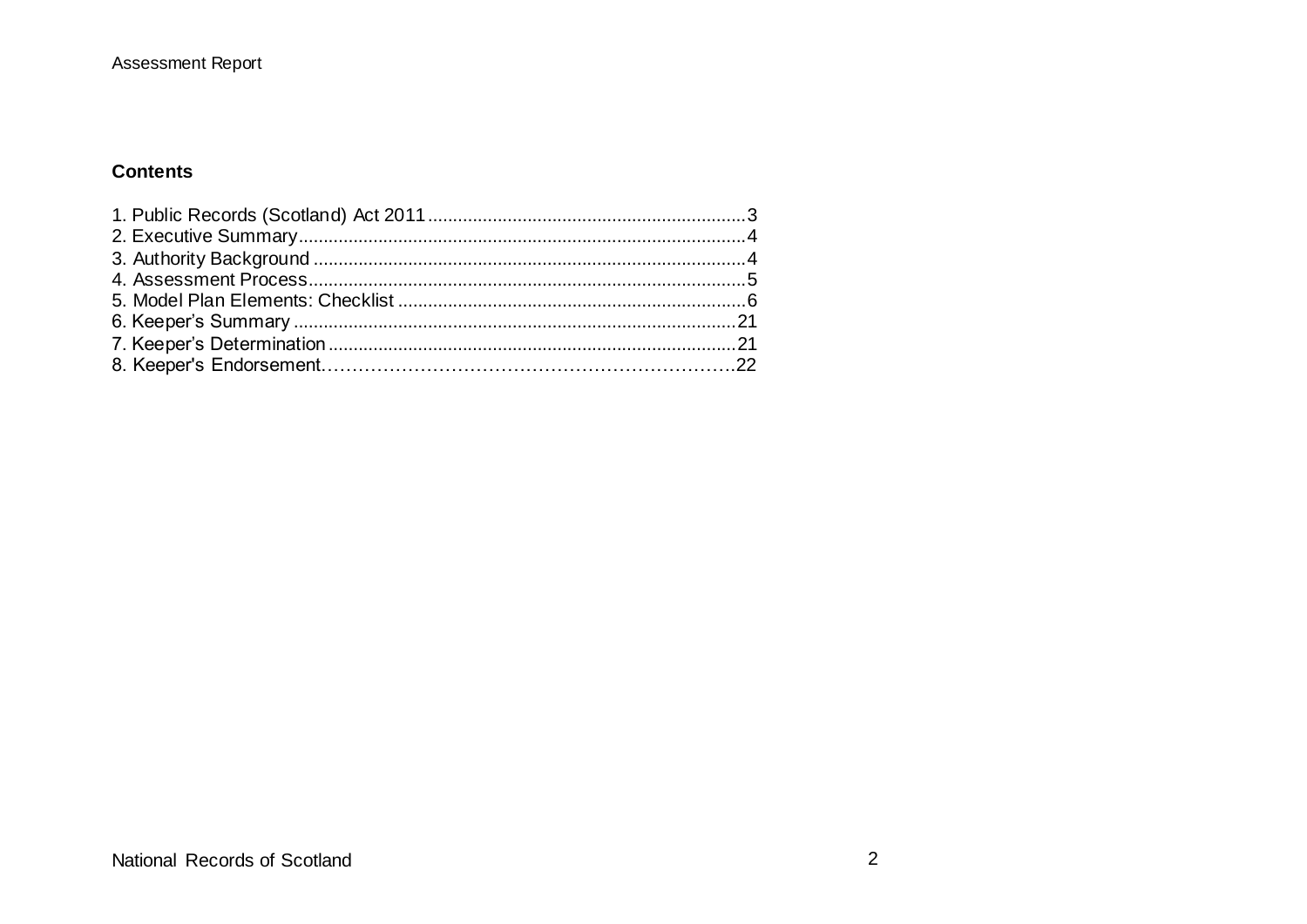# **1. Public Records (Scotland) Act 2011**

The Public Records (Scotland) Act 2011 (the Act) received Royal assent on 20 April 2011. It is the first new public records legislation in Scotland since 1937 and came fully into force on 1 January 2013. Its primary aim is to promote efficient and accountable record keeping by named Scottish public authorities.

The Act has its origins in *The Historical Abuse Systemic Review: Residential Schools and Children's Homes in Scotland 1950-1995* (The Shaw Report) published in 2007. The Shaw Report recorded how its investigations were hampered by poor record keeping and found that thousands of records had been created, but were then lost due to an inadequate legislative framework and poor records management. Crucially, it demonstrated how former residents of children's homes were denied access to information about their formative years. The Shaw Report demonstrated that management of records in all formats (paper and electronic) is not just a bureaucratic process, but central to good governance and should not be ignored. A follow-up review of public records legislation by the Keeper of the Records of Scotland (the Keeper) found further evidence of poor records management across the public sector. This resulted in the passage of the Act by the Scottish Parliament in March 2011.

The Act requires a named authority to prepare and implement a records management plan (RMP) which must set out proper arrangements for the management of its records. A plan must clearly describe the way the authority cares for the records that it creates, in any format, whilst carrying out its business activities. The RMP must be agreed with the Keeper and regularly reviewed.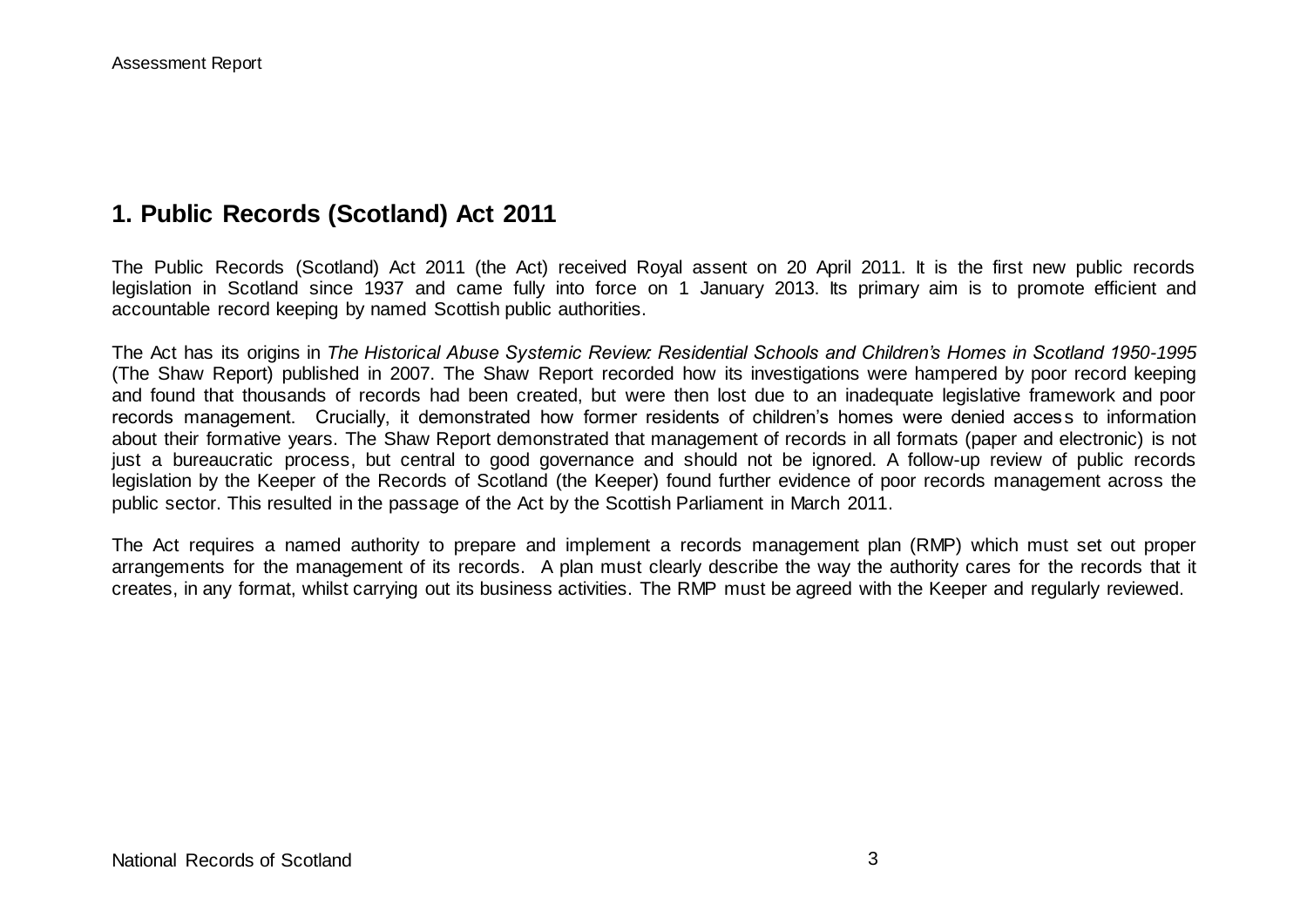# **2. Executive Summary**

This report sets out the findings of the Keeper's assessment of the RMP of the **Scottish Public Services Ombudsman** by the Public Records (Scotland) Act 2011 Assessment Team following its submission to the Keeper on **29th April 2015***.*

The assessment considered whether the RMP of Scottish Public Services Ombudsman was developed with proper regard to the 14 elements of the Keeper's statutory Model Records Management Plan (the Model Plan) under section 8(3) of the Act, and whether in this respect it complies with it and the specific requirements of the Act.

The outcome of the assessment and the Keeper's decision on whether the RMP of Scottish Public Services Ombudsman complies with the Act can be found under section 7 of this report with relevant recommendations.

## **3. Authority Background**

**Description of Authority:** The SPSO was set up by the Scottish Public Services Ombudsman Act 2002. They handle complaints about public services in Scotland including councils, the National Health Service, housing associations and cooperatives, universities and colleges, most water and sewage providers, prisons, the Scottish Government and its agencies and departments, and most other Scottish authorities.

<http://www.spso.org.uk/>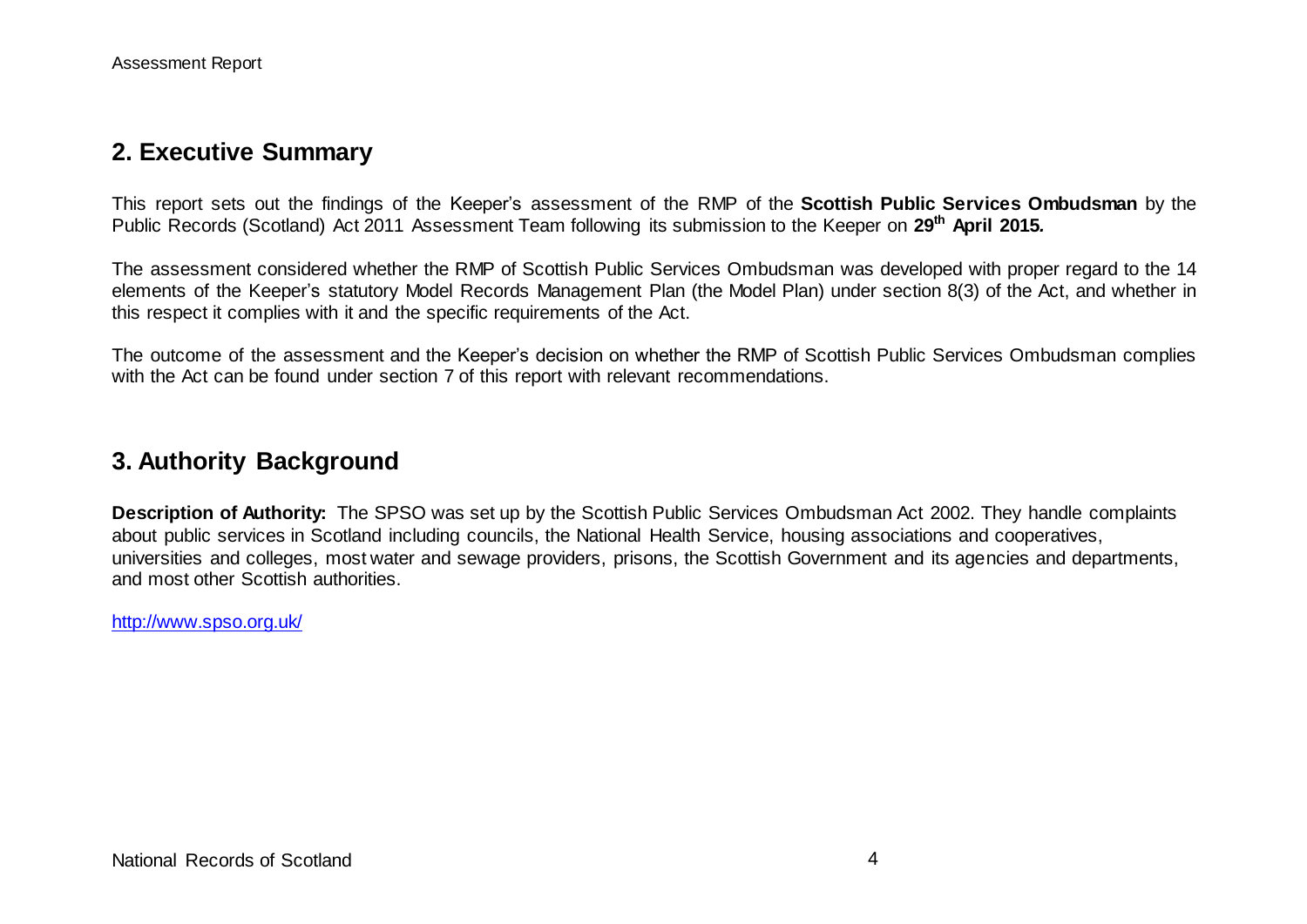# **4. Keeper's Assessment Process**

The RMP was assessed by the Public Records (Scotland) Act Assessment Team on behalf of the Keeper. Assessors used the checklist elements listed in section 5, to establish whether **Scottish Public Services Ombudsman's** RMP was developed with proper regard to the elements of the Model Plan and is compliant with the Act. The assessment also considered whether there was sufficient supporting evidence of such compliance.

#### **Key:**

| addressed. The<br>closing a gap in<br>provision. He will request<br>Keeper may<br>that he is updated as<br>choose to return<br>work on this element<br>the RMP on this<br>basis.<br>progresses. | G | The Keeper agrees this<br>element of an<br>authority's plan. |  | The Keeper agrees this<br>element of an authority's<br>plan as an 'improvement<br>model'. This means that<br>he is convinced of the<br>authority's commitment to |  | There is a serious<br>gap in provision<br>for this element<br>with no clear<br>explanation of how<br>this will be |
|-------------------------------------------------------------------------------------------------------------------------------------------------------------------------------------------------|---|--------------------------------------------------------------|--|------------------------------------------------------------------------------------------------------------------------------------------------------------------|--|-------------------------------------------------------------------------------------------------------------------|
|-------------------------------------------------------------------------------------------------------------------------------------------------------------------------------------------------|---|--------------------------------------------------------------|--|------------------------------------------------------------------------------------------------------------------------------------------------------------------|--|-------------------------------------------------------------------------------------------------------------------|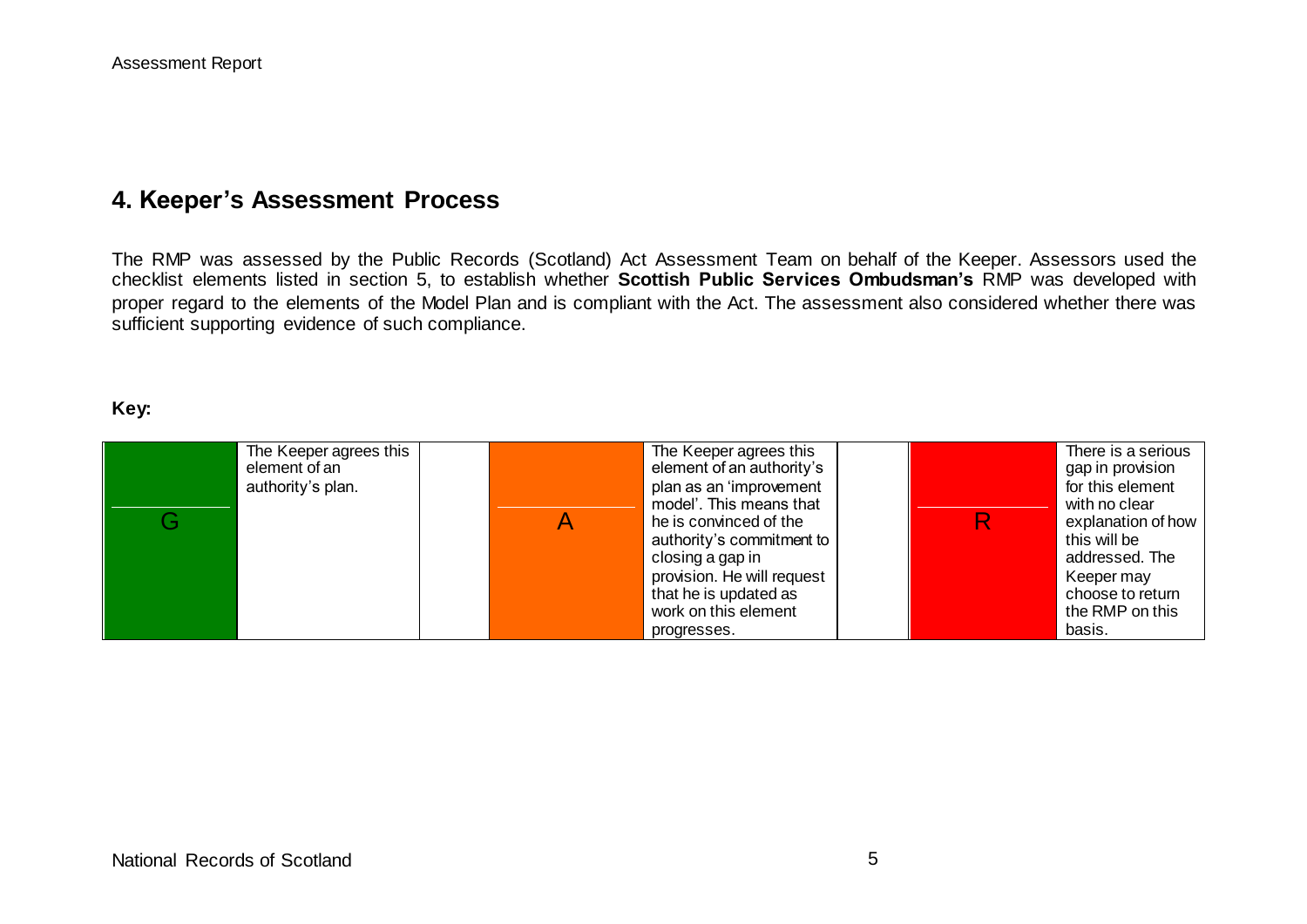# **5. Model Plan Elements: Checklist**

| <b>Element</b>                                | <b>Present</b> | <b>Evidence</b> | <b>Notes</b>                                                                                                                                                                                                                                                                                                                                                                                                                                                                                                                                                                                                                                                                                                                                                                                                                                                                                                                                                                                                                                                                         |
|-----------------------------------------------|----------------|-----------------|--------------------------------------------------------------------------------------------------------------------------------------------------------------------------------------------------------------------------------------------------------------------------------------------------------------------------------------------------------------------------------------------------------------------------------------------------------------------------------------------------------------------------------------------------------------------------------------------------------------------------------------------------------------------------------------------------------------------------------------------------------------------------------------------------------------------------------------------------------------------------------------------------------------------------------------------------------------------------------------------------------------------------------------------------------------------------------------|
| 1. Senior<br>Officer<br>Compulsory<br>element | G              | G               | SPSO have identified Niki Maclean, Director, as the individual with overall<br>responsibility for records management in the authority<br>This is confirmed by a covering letter from Jim Martin, the Ombudsman, dated 24 <sup>th</sup><br>April 2015 and by the Director's job description (evidence 01).<br>The Director is listed as lead officer for records management in the Records<br>Management Policy (page 4) (see element 3).<br>The Director is responsible for dealing with any 'records management issues and<br>concerns' raised by the business areas (Policy page 4). She does this in conjunction<br>with the Corporate Information Governance Officer (see element 2).<br>Ms Maclean sits on the Senior Management Team and the Audit and Advisory<br>Committee (evidence 4 and 5). Minutes have now been published on the website:<br>http://www.spso.org.uk/sites/spso/files/communications_material/minutes/2014/AAC<br>MeetingNote141021.pdf<br>The Keeper agrees that SPSO have identified an appropriate individual to this role<br>as required by the Act. |
| 2. Records<br>Manager                         | G              | G               | SPSO have identified Ellie Robertson, Corporate Information Governance Officer,<br>as the individual with day-to-day responsibility for implementing the records                                                                                                                                                                                                                                                                                                                                                                                                                                                                                                                                                                                                                                                                                                                                                                                                                                                                                                                     |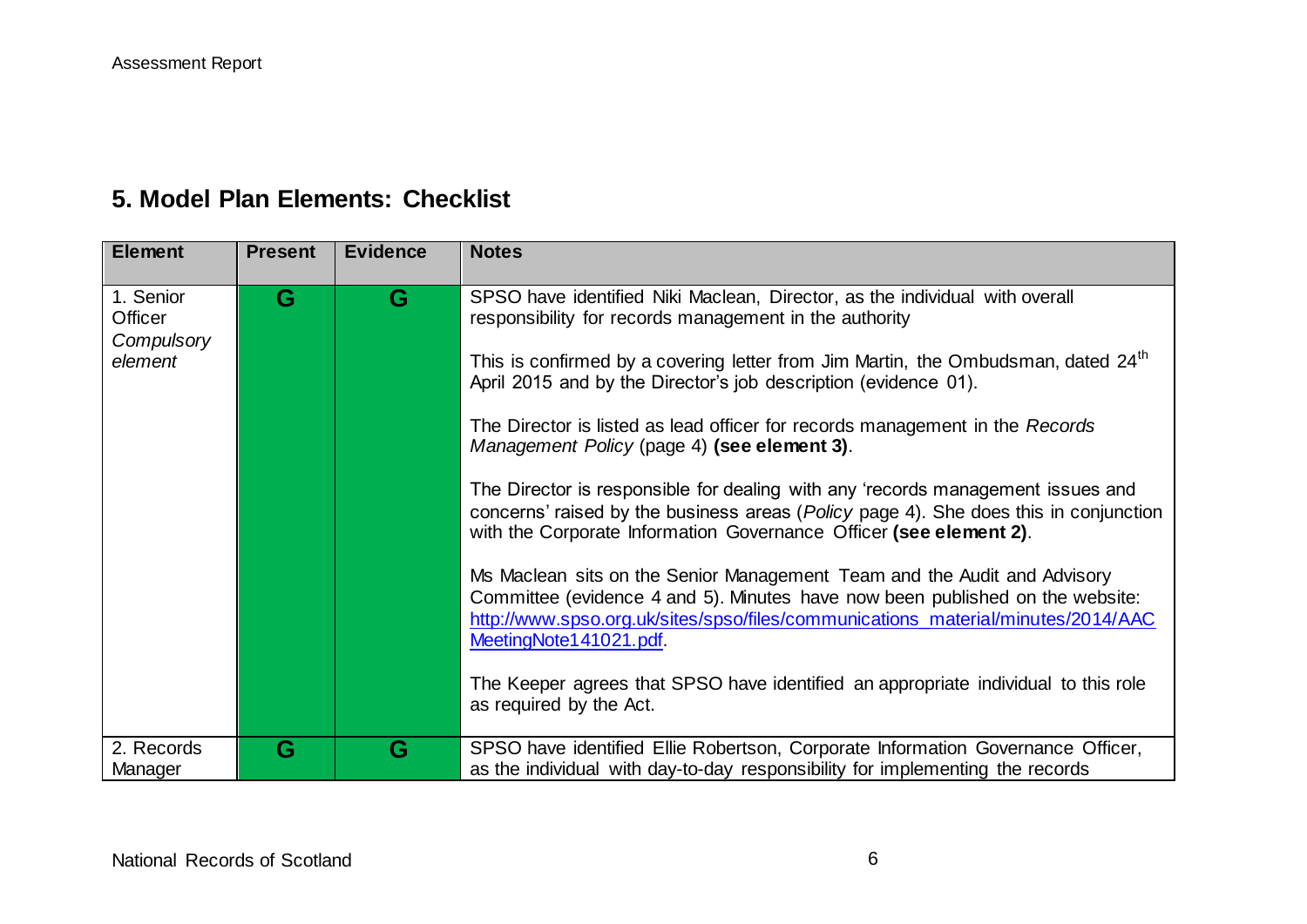| Compulsory            |   |   | management plan.                                                                                                                                          |
|-----------------------|---|---|-----------------------------------------------------------------------------------------------------------------------------------------------------------|
| element               |   |   |                                                                                                                                                           |
|                       |   |   | Ms Robertson holds this post as a secondment during the absence of Helen                                                                                  |
|                       |   |   | Littlemore, the usual post holder. SPSO have committed, through a "carry-forward<br>action", to inform the Keeper when Ms Littlemore returns to her post. |
|                       |   |   |                                                                                                                                                           |
|                       |   |   | This appointment is confirmed by the Records Management Policy (page 4) (see                                                                              |
|                       |   |   | element 3) and by the Corporate Information Governance Officer's Job Description<br>and Person Specification (submitted as evidence 02).                  |
|                       |   |   | The Corporate Information Governance Officer supports the Director (see element                                                                           |
|                       |   |   | 1) (Records Management Policy page 4).                                                                                                                    |
|                       |   |   | The Corporate Information Governance Officer is responsible for dealing with any                                                                          |
|                       |   |   | 'records management issues and concerns' raised by the business areas (Policy<br>page 4). She does this in conjunction with the Director.                 |
|                       |   |   |                                                                                                                                                           |
|                       |   |   | The Information Governance Officer is responsible for training staff in Data                                                                              |
|                       |   |   | Protection requirements. Information security breaches are reported to the<br>Information Governance Officer.                                             |
|                       |   |   |                                                                                                                                                           |
|                       |   |   | The Keeper agrees that SPSO have identified an appropriate individual to this role<br>as required by the Act.                                             |
|                       |   |   |                                                                                                                                                           |
| 3. Policy             | G | G | SPSO have a Records Management Policy which makes up part of the Information                                                                              |
| Compulsory<br>element |   |   | Governance Handbook (section 2) . It is published on the SPSO website at<br>http://www.spso.org.uk/                                                       |
|                       |   |   | sites/spso/files/communications_material/foi/corporate_documents/InformationGove                                                                          |
|                       |   |   | $r$ mance $(R.2017.04)$ W pdf and on the Intranet can therefore be taken as accessible to                                                                 |
|                       |   |   | staff.                                                                                                                                                    |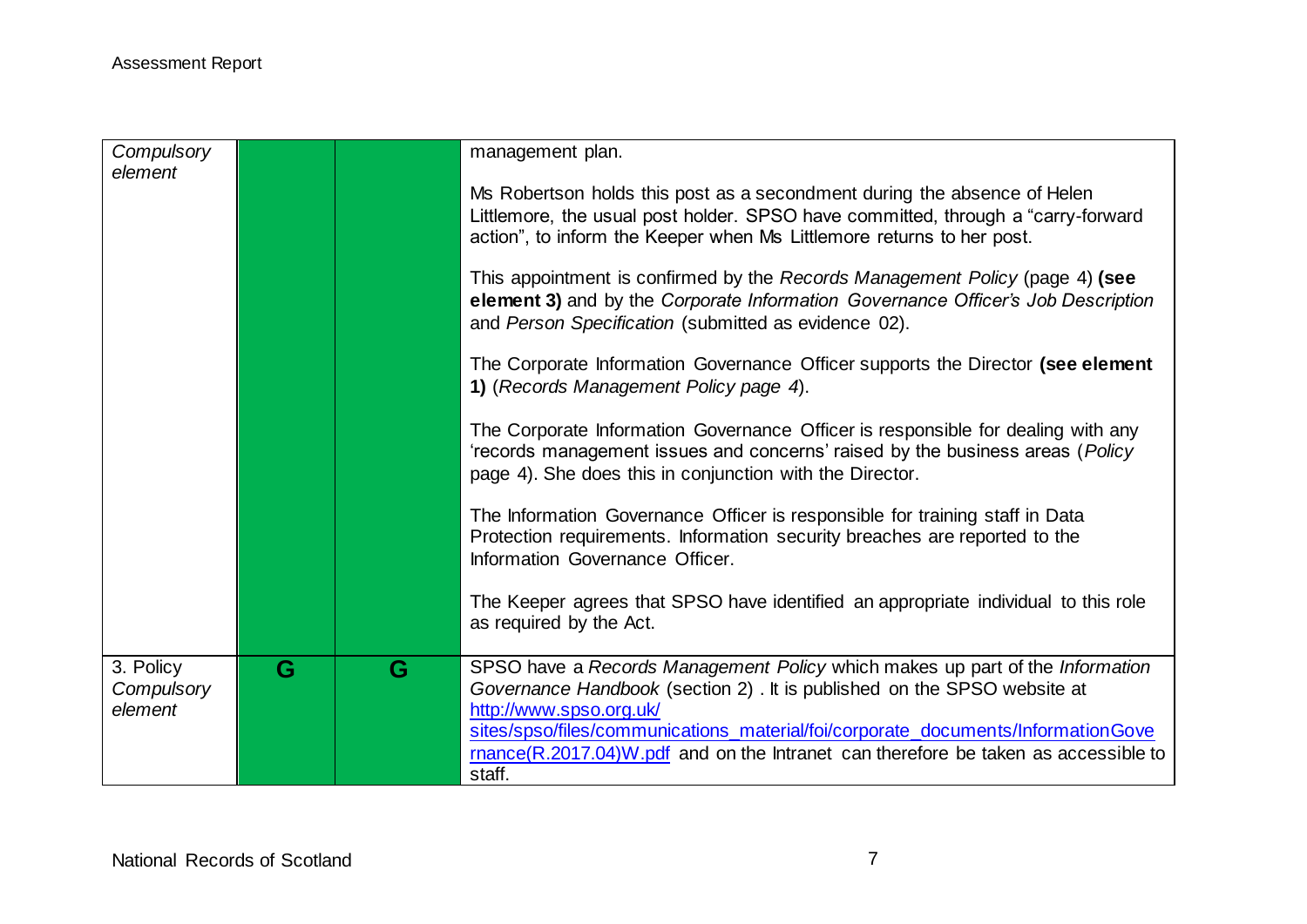|                                      |   |   | Minutes showing the approval of the Policy by Senior Management and the Audit<br>Committee have been provided as evidence 4 and 5.                                                                                                                                                                                                                                                                    |
|--------------------------------------|---|---|-------------------------------------------------------------------------------------------------------------------------------------------------------------------------------------------------------------------------------------------------------------------------------------------------------------------------------------------------------------------------------------------------------|
|                                      |   |   | The Policy "sets out a commitment to the development of an efficient and effective<br>records management system". The Records Management Policy fully supports the<br>Records Management Plan.                                                                                                                                                                                                        |
|                                      |   |   | The introduction to the Policy (pages 2 and 3) recognises records as a corporate<br>asset. The importance of keeping control of that asset is made clear. The<br>introduction also mentions the Public Records Act and provides a good explanation<br>of the importance of records management (page 3).                                                                                               |
|                                      |   |   | The Keeper agrees that SPSO have in place an authorised and operational records<br>management policy statement as required by the Act.                                                                                                                                                                                                                                                                |
| 4. Business<br><b>Classification</b> | G | G | SPSO has a Business Classification Scheme which has been provided to the<br>Keeper as section 3 of the Information Governance Handbook (see General<br><b>Comments below).</b> Combined with the Retention Schedule (see element 5) this<br>provides an overview of the functions of SPSO and the record types created during<br>the activities the authority undertake to carry out those functions. |
|                                      |   |   | The maintenance of a business classification scheme is a commitment in the<br>Records Management Policy (see element 3) (Policy page 3).                                                                                                                                                                                                                                                              |
|                                      |   |   | The SPSO classification scheme is based on a functional analysis of the business.<br>This must remain a business decision for SPSO, but the Keeper acknowledges that<br>a functional scheme is currently considered best practice.                                                                                                                                                                    |
|                                      |   |   | Electronic case files are held on an in-house WorkPro system. Paper case files are                                                                                                                                                                                                                                                                                                                    |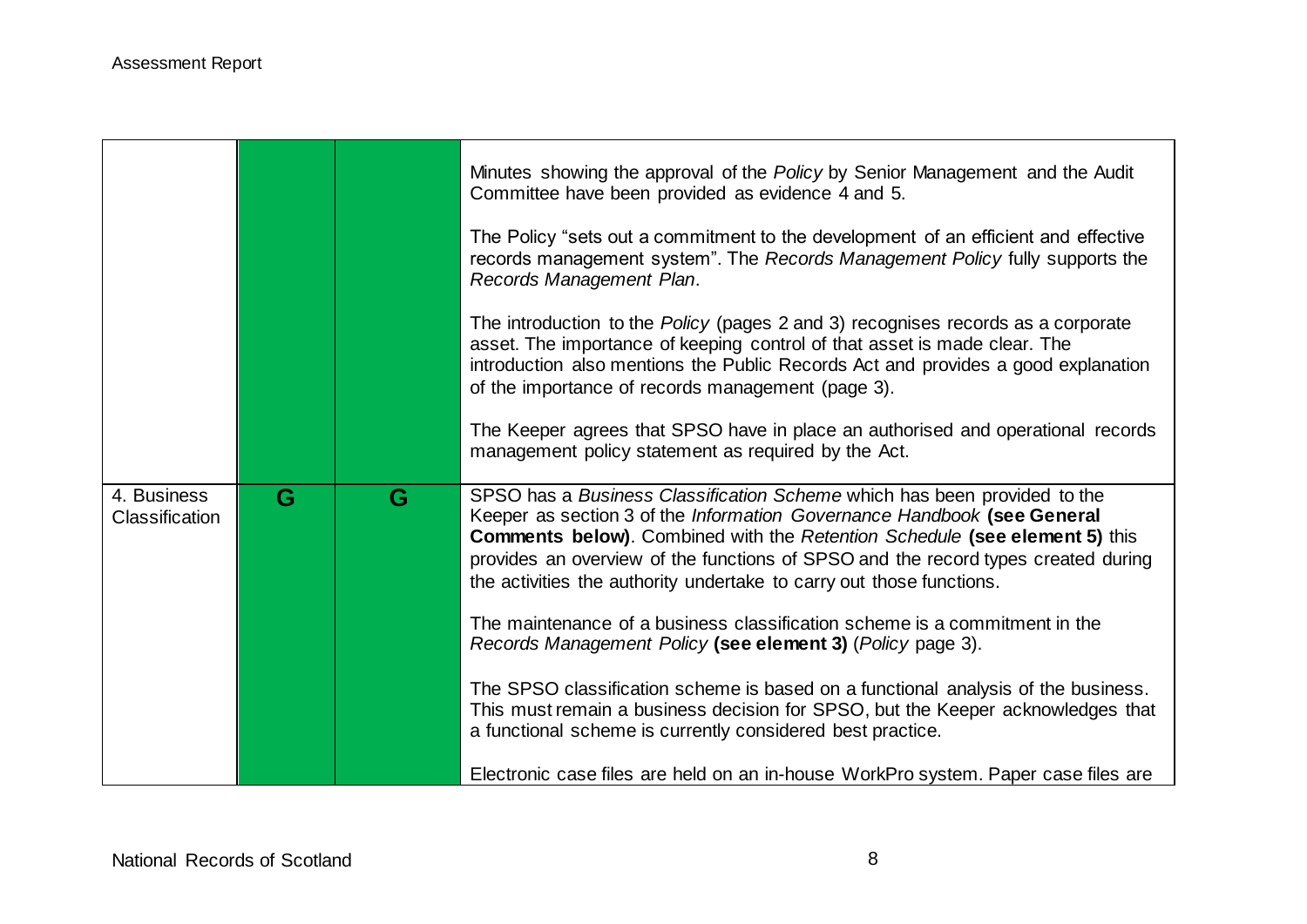|                          |   |   | inventoried on WorkPro using a reference number system. SPSO intends to<br>become 'paperless' for case work. Guidance on the WorkPro system, issued by the<br>Scottish Government, has been provided as evidence 6.<br>Corporate records are created on a SharePoint platform (see SharePoint under<br>General Comments below) and for the purpose of this assessment can be taken to<br>be wholly electronic in format.<br>Because it makes up part of the Information Governance Handbook, the Business<br>Classification Scheme appears on the SPSO website and Intranet.<br>The introduction to the <i>Business Classification Scheme</i> introduces the staff to<br>principles of good electronic records management such as providing links rather<br>than copies. This is important for audit trail (see element 11). |
|--------------------------|---|---|------------------------------------------------------------------------------------------------------------------------------------------------------------------------------------------------------------------------------------------------------------------------------------------------------------------------------------------------------------------------------------------------------------------------------------------------------------------------------------------------------------------------------------------------------------------------------------------------------------------------------------------------------------------------------------------------------------------------------------------------------------------------------------------------------------------------------|
|                          |   |   | The Keeper agrees that SPSO has a business classification scheme that is<br>available for appropriate staff.                                                                                                                                                                                                                                                                                                                                                                                                                                                                                                                                                                                                                                                                                                                 |
| 5. Retention<br>schedule | G | G | SPSO has a Records Retention Schedule which has been provided to the Keeper<br>as section 4 of the Information Governance Handbook (see General Comments<br>below). Combined with the Business Classification Scheme (see element 4) this<br>identifies retention decisions for the record types created when the authority carries<br>out activities in pursuance of their functions. It should be noted, however, that the<br>Retention Schedule does not directly mirror the Business Classification Scheme so<br>they cannot be easily combined into a single 'information asset' style document.<br>They remain separate sections of the Handbook.<br>Because it is part of the Information Governance Handbook, the Retention Schedule<br>appears on the SPSO website and Intranet.                                    |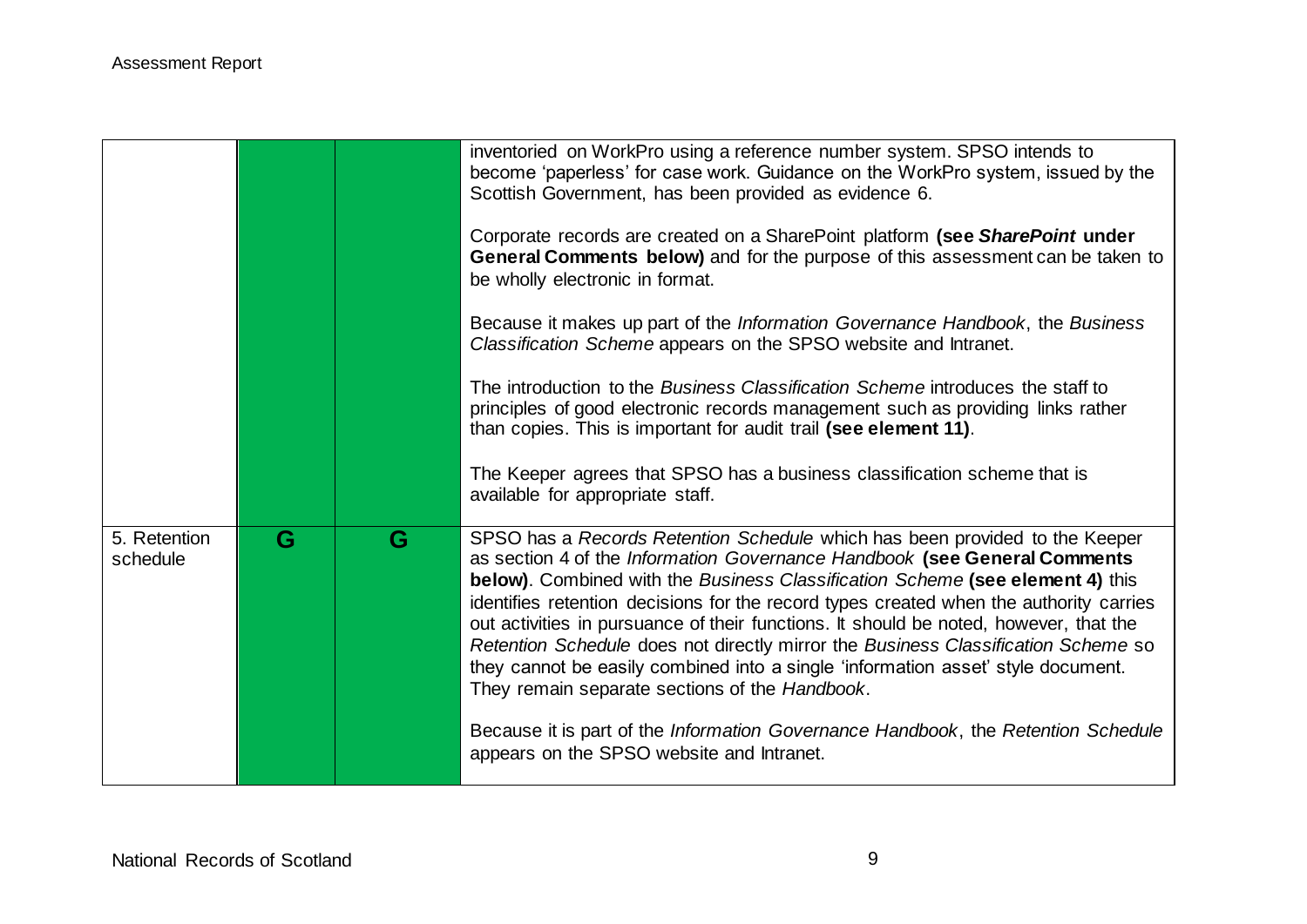|                                                         |   |   | Guidance on retention is a commitment in the Records Management Policy (see<br>element 3) (Policy page 3). That guidance appears at the start of the Handbook<br>section 4.<br>The link between a complete business classification scheme and a solid retention<br>schedule is noted in the introduction to the Business Classification Scheme (see<br>element 4).<br>The introduction to the Retention Schedule section of the Handbook recognises the<br>purpose of records management as being control over an asset.<br>The Keeper agrees that SPSO has a retention schedule that is available for<br>appropriate staff. |
|---------------------------------------------------------|---|---|------------------------------------------------------------------------------------------------------------------------------------------------------------------------------------------------------------------------------------------------------------------------------------------------------------------------------------------------------------------------------------------------------------------------------------------------------------------------------------------------------------------------------------------------------------------------------------------------------------------------------|
| 6. Destruction<br>Arrangements<br>Compulsory<br>element | G | G | Paper records: Paper case file records are destroyed under third party contract with<br>Paper Shredding Services (PSS). A certificate of destruction (evidence 13) and a<br>link to the PSS website have been provided as evidence that this arrangement is in<br>operation.                                                                                                                                                                                                                                                                                                                                                 |
|                                                         |   |   | <b>Electronic Records are destroyed in-house using the electronic file management</b><br>arrangements contained within WorkPro (case work) and SharePoint (corporate). E-<br>mails are destroyed following the Scottish Government Enterprise Vault system with<br>which the Keeper is familiar. A WorkPro destruction log has been provided<br>(evidence 11).                                                                                                                                                                                                                                                               |
|                                                         |   |   | Similarly, Hardware is destroyed as a service by Scottish Government ISIS through<br>approved procedures using a contract with NVT. The equipment is destroyed by<br>CCL North. The Keeper has seen, separate from the SPSO submission, a certificate<br>of destruction to show that this arrangement is in operation in the SG.                                                                                                                                                                                                                                                                                             |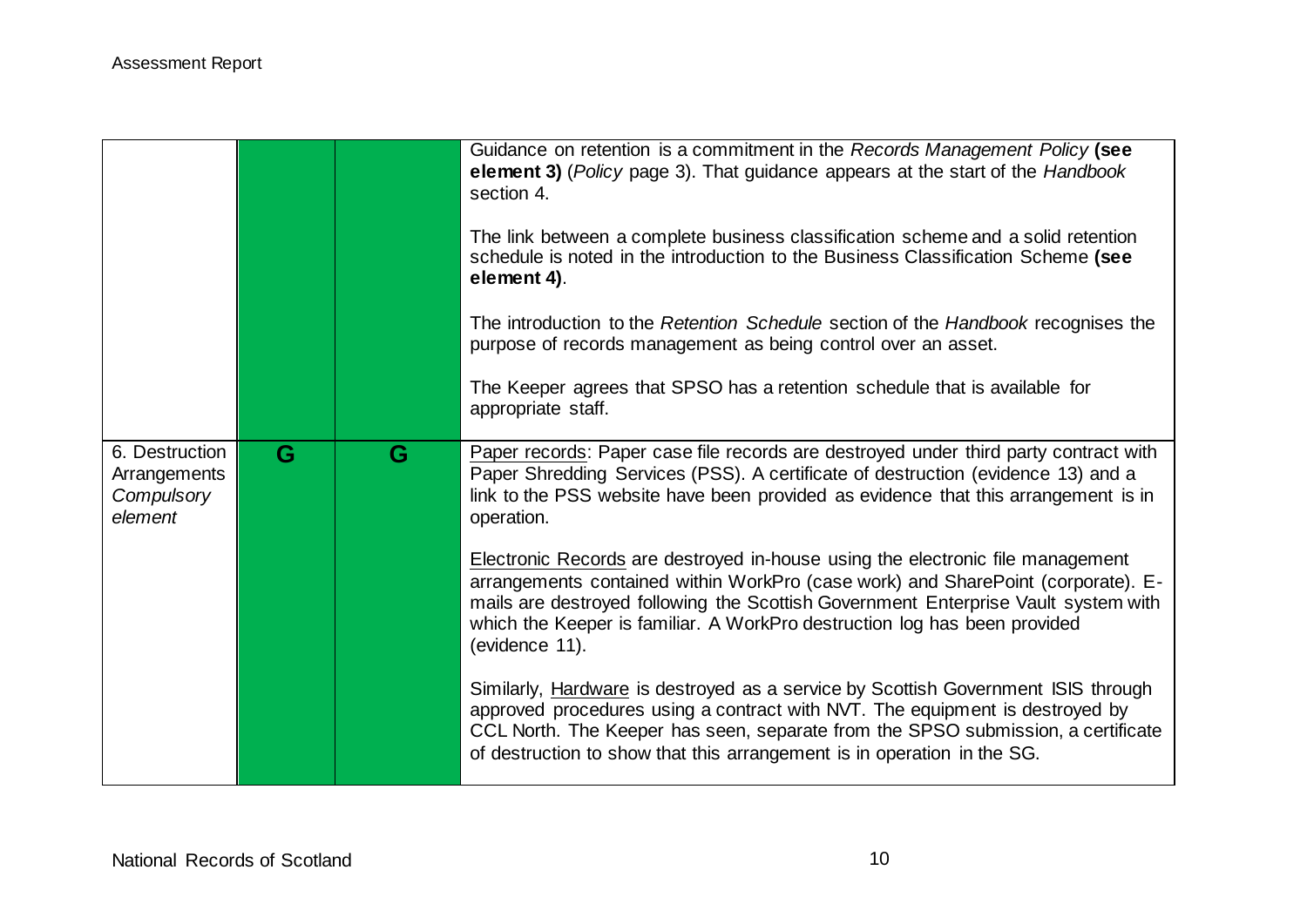|                                                       |   |   | The MOU with the Scottish Government (evidence 17) states "[SG] performs regular<br>backups of [SPSO]'s data on SCOTS. Incremental backups are taken between<br>Monday and Thursday each week and a full backup is taken on a Friday or<br>Saturday. Backups are retained at the Saughton House Data Centre with a copy<br>duplicated to our Lanarkshire Data Centre. The Provider operates a four weekly<br>backup cycle. After this period the data is destroyed and the data becomes<br>irretrievable." |
|-------------------------------------------------------|---|---|------------------------------------------------------------------------------------------------------------------------------------------------------------------------------------------------------------------------------------------------------------------------------------------------------------------------------------------------------------------------------------------------------------------------------------------------------------------------------------------------------------|
|                                                       |   |   | Guidance on destruction is a commitment in the Records Management Policy (see<br>element 3) ( <i>Policy</i> page 3).                                                                                                                                                                                                                                                                                                                                                                                       |
|                                                       |   |   | Records destruction is overseen by the SPSO 'Compendium Officer' who reports to<br>the Senior Personal Assistant. The Compendium Officer's job description has been<br>provided (evidence 10).                                                                                                                                                                                                                                                                                                             |
|                                                       |   |   | The close connection between retention decisions (see element 5) and records<br>destruction is highlighted in the introduction to the Retention section of the<br>Handbook.                                                                                                                                                                                                                                                                                                                                |
|                                                       |   |   | The Keeper agrees that SPSO can irretrievably destroy records in any format as<br>required by the Act.                                                                                                                                                                                                                                                                                                                                                                                                     |
| 7. Archiving<br>and Transfer<br>Compulsory<br>element | G | G | The Records Management Policy (section 2 of the Information Governance<br>Handbook) (see element 3) commits SPSO to "to protect and make available the<br>corporate memory of the organisation to all stakeholders and for future generations."                                                                                                                                                                                                                                                            |
|                                                       |   |   | SPSO have identified the National Records of Scotland (NRS) as the repository for<br>records of permanent value.                                                                                                                                                                                                                                                                                                                                                                                           |
|                                                       |   |   | A signed Memorandum of Understanding (MoU) has been provided to the Keeper                                                                                                                                                                                                                                                                                                                                                                                                                                 |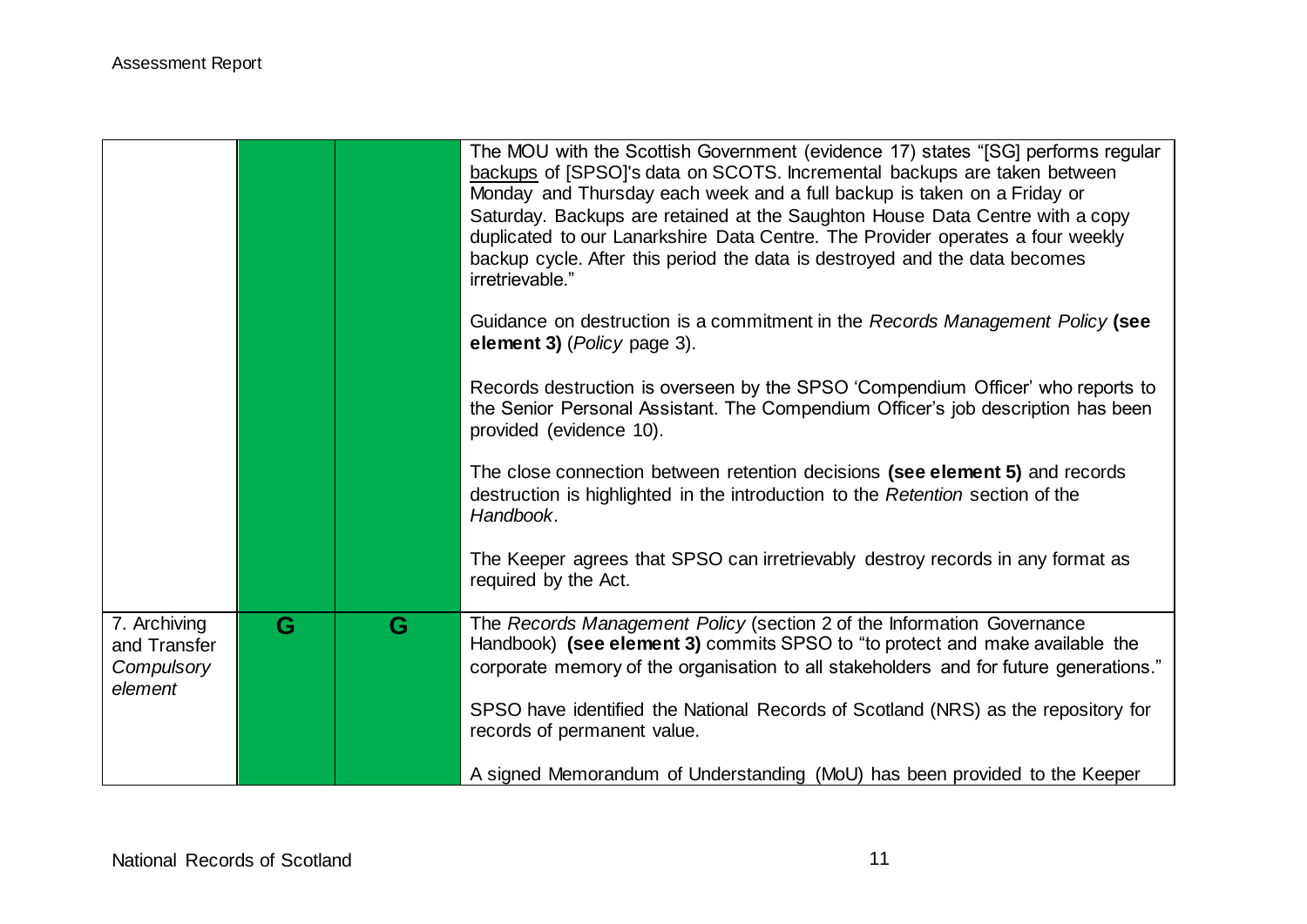|                                                     |   |   | as evidence of an agreement between SPSO and NRS regarding the transfer of<br>records selected for permanent preservation.<br>The close connection between retention decisions and archiving is highlighted in the<br>introduction to the Retention section of the Handbook.<br>The Keeper agrees that SPSO have identified a suitable repository for the<br>permanent preservation of selected records and that they have, in conjunction with<br>NRS, agreed a MoU to formalise the transfer arrangements.                                                                                                                                                                                                                                                                                                                                                                                                                                                                                                                                                                                                                                                                                                                                              |
|-----------------------------------------------------|---|---|-----------------------------------------------------------------------------------------------------------------------------------------------------------------------------------------------------------------------------------------------------------------------------------------------------------------------------------------------------------------------------------------------------------------------------------------------------------------------------------------------------------------------------------------------------------------------------------------------------------------------------------------------------------------------------------------------------------------------------------------------------------------------------------------------------------------------------------------------------------------------------------------------------------------------------------------------------------------------------------------------------------------------------------------------------------------------------------------------------------------------------------------------------------------------------------------------------------------------------------------------------------|
| 8. Information<br>Security<br>Compulsory<br>element | G | G | SPSO use the Scottish Government (SG) systems such as GSI and Scots as their<br>security standard. The Keeper is obviously familiar with these systems and agrees<br>they represent appropriate security standards for a Scottish public authority.<br>Specifically, they utilise the Scottish Government Administrative and Procedural<br>Security Policy (provided as evidence 15) supported by a suite of other in-house<br>policies and guidance which make up sections $5 - 8$ of the Information Governance<br>Handbook (see General Comments below). Both the Handbook and the SG Policy<br>are available by Intranet. Similarly staff have access to the SG Physical and<br>Environmental Security guidance (screen-shot provided as evidence 14). Handbook<br>sections $5 - 8$ are publically available from the SPSO website.<br>SPSO have provided their MOU with the SG (evidence 17). They have also<br>provided an audit report that shows the SG systems were implemented in 2013. The<br>Keeper thanks SPSO for providing these.<br>When paper case files are transported outwith the SPSO office a courier is used<br>and the security clauses in the tender for the courier contract have been supplied to<br>the Keeper (evidence 32). |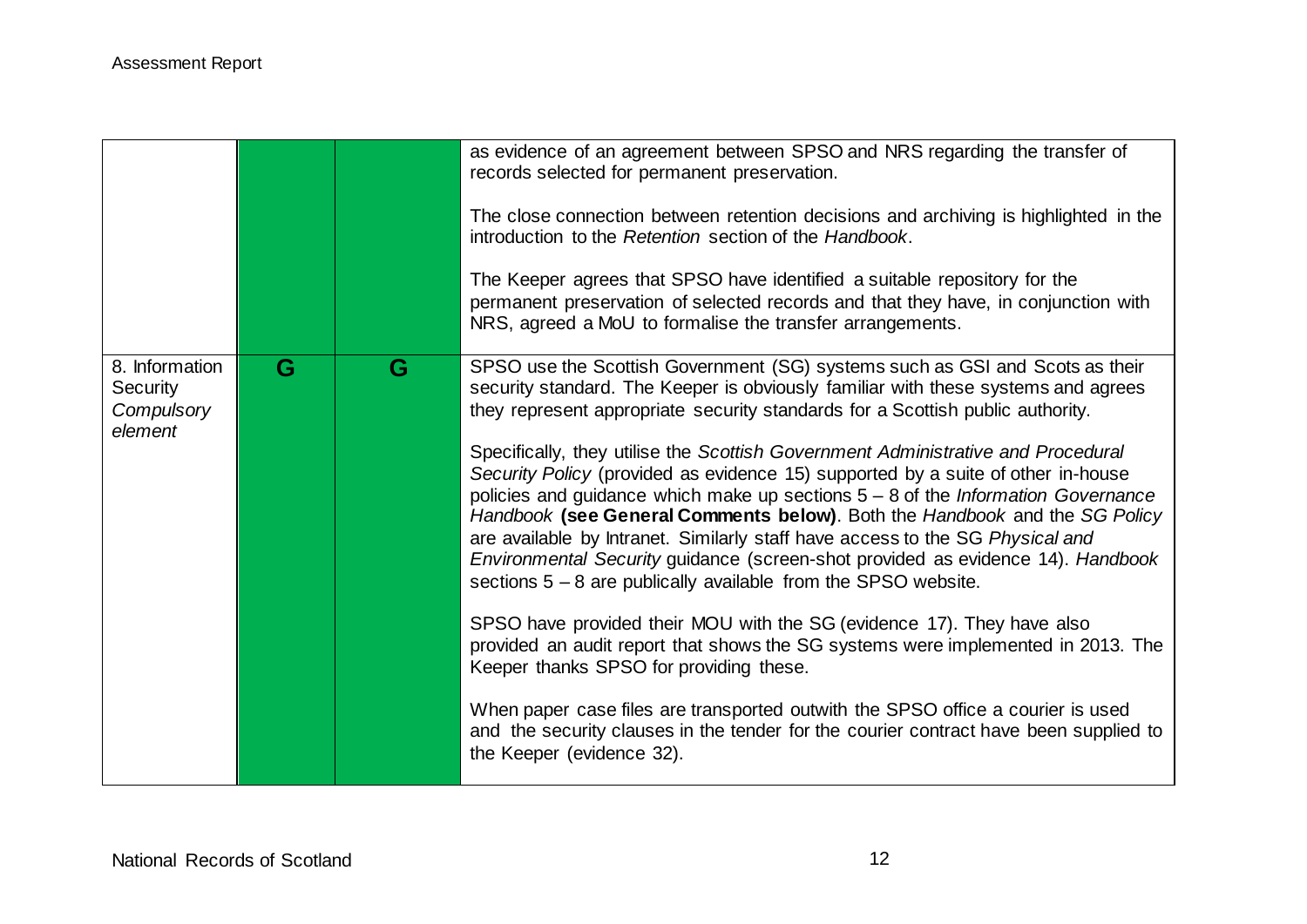|                       |   |   | A review of information security procedures is a commitment in the Records<br>Management Policy (see element 3) (Policy page 4).                                                                                                                                                                                                                                                                |
|-----------------------|---|---|-------------------------------------------------------------------------------------------------------------------------------------------------------------------------------------------------------------------------------------------------------------------------------------------------------------------------------------------------------------------------------------------------|
|                       |   |   | Each year SPSO run an audit on case file tracking (WorkPro) and this audit is<br>reported to Senior Management. Results of the 2015 audit (April) have been shared<br>with the Keeper (evidence 30). A physical check of office cabinets, desks and other<br>storage facilities is also carried out annually.                                                                                   |
|                       |   |   | SPSO staff are all certified by Disclosure Scotland. Guidance on what this entails<br>has been supplied to the Keeper as evidence 18. They have also supplied a screen-<br>shot of their intranet access control policy (evidence 21).                                                                                                                                                          |
|                       |   |   | The link between a complete business classification scheme and information<br>security is noted in the introduction to the Business Classification Scheme (see<br>element 4).                                                                                                                                                                                                                   |
|                       |   |   | The Keeper agrees that SPSO has an approved and operational security policy<br>properly supported by guidance and is available to all staff.                                                                                                                                                                                                                                                    |
| 9. Data<br>Protection | G | G | SPSO have a Privacy Policy published at http://www.spso.org.uk/disclaimer-and-<br>privacy-policy                                                                                                                                                                                                                                                                                                |
|                       |   |   | They are registered with the Information Commissioner: Z7336887.                                                                                                                                                                                                                                                                                                                                |
|                       |   |   | SPSO have an information leaflet called 'Your Information Rights and SPSO'. This<br>leaflet explains the information laws that apply in Scotland and about a person's<br>rights in relation to recorded information held by the SPSO.:<br>http://www.spso.org.uk/sites/spso/files/communications_material/leaflets_public/subj<br>ect_factsheets/2012_02_22_your%20information%20rights%201.pdf |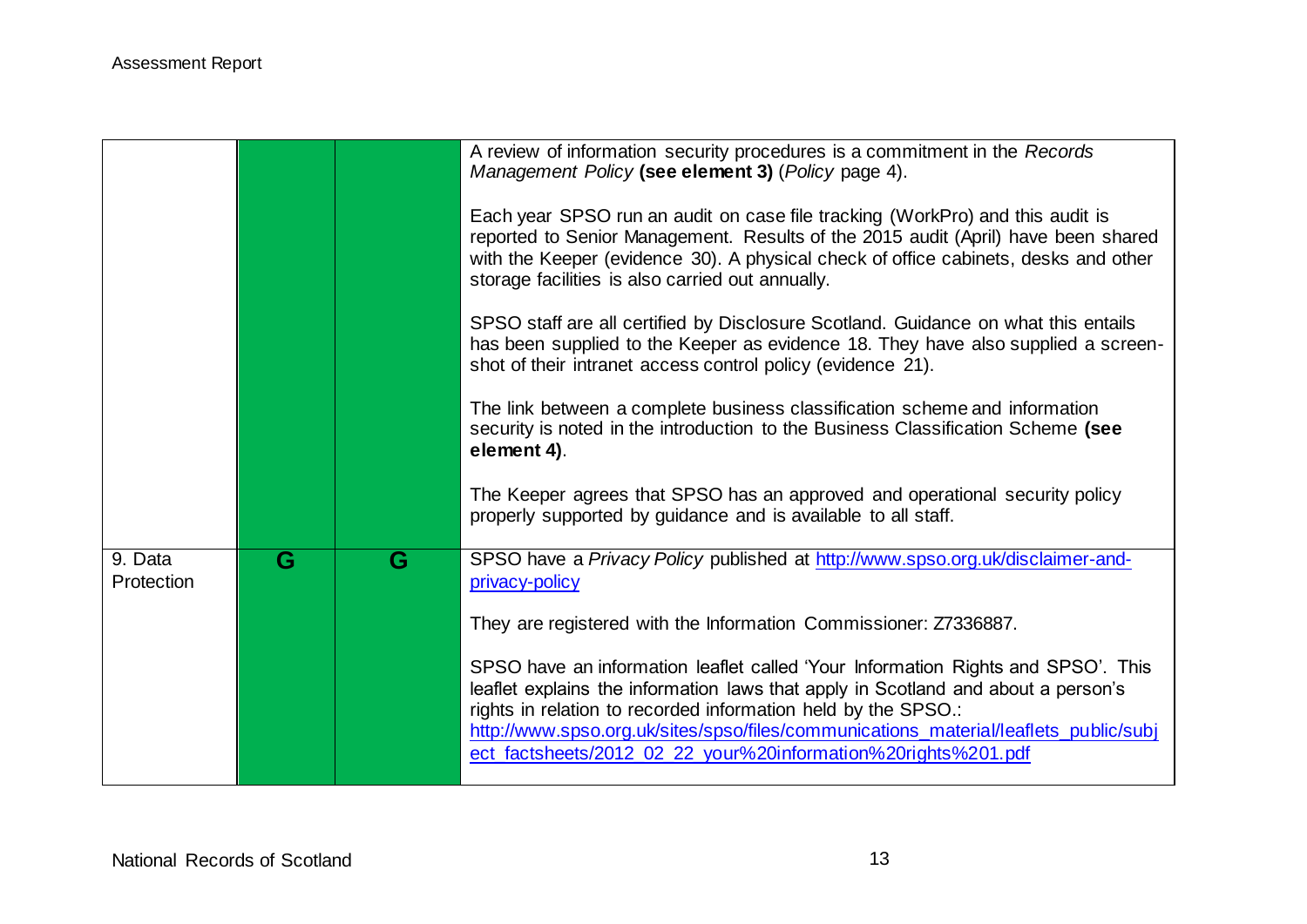|                                                           |   |   | The Data Protection principles are explained in the Complying with Information<br>Legislation section of the Handbook (section 8, page 11).                                                                                                                                                                  |
|-----------------------------------------------------------|---|---|--------------------------------------------------------------------------------------------------------------------------------------------------------------------------------------------------------------------------------------------------------------------------------------------------------------|
|                                                           |   |   | The RMP commits SPSO to create a separate DP Policy Statement and notes that<br>this project has been delayed due to the absence of Ms. Littlemore (see element 2).<br>SPSO have committed to inform the Keeper when we have a DP policy statement in<br>place.                                              |
|                                                           |   |   | SPSO have provided the Keeper with a copy of their What We Do When We Get<br>Your Complaint leaflet (evidence 29), which has a section on privacy.                                                                                                                                                           |
|                                                           |   |   | They have also provided their Sharing Information User Guide (evidence 31), which<br>deals with public requests for information. This touches on FOI and DP, but is<br>outside the scope of element 14 which refers to the routine sharing of information<br>between authorities for business purposes.      |
|                                                           |   |   | The Corporate Information Governance Officer (see element 2) is responsible for<br>training staff in Data Protection requirements.                                                                                                                                                                           |
|                                                           |   |   | A review of data protection procedures is a commitment in the Records<br>Management Policy (see element 3) (Policy page 4).                                                                                                                                                                                  |
|                                                           |   |   | The Keeper agrees that SPSO properly considers its responsibilities under the Data<br>Protection Act 1998.                                                                                                                                                                                                   |
| 10. Business<br>Continuity<br>and Vital<br><b>Records</b> | G | G | SPSO has a Business Continuity Plan which is published on the website at:<br>http://www.spso.org.uk/sites/spso/files/communications_material/foi/corporate_docu<br>ments/SPSO%20Business%20Continuity%20Plan%202013June.pdf<br>The Business Continuity Plan was subject to Internal Audit review in 2015 and |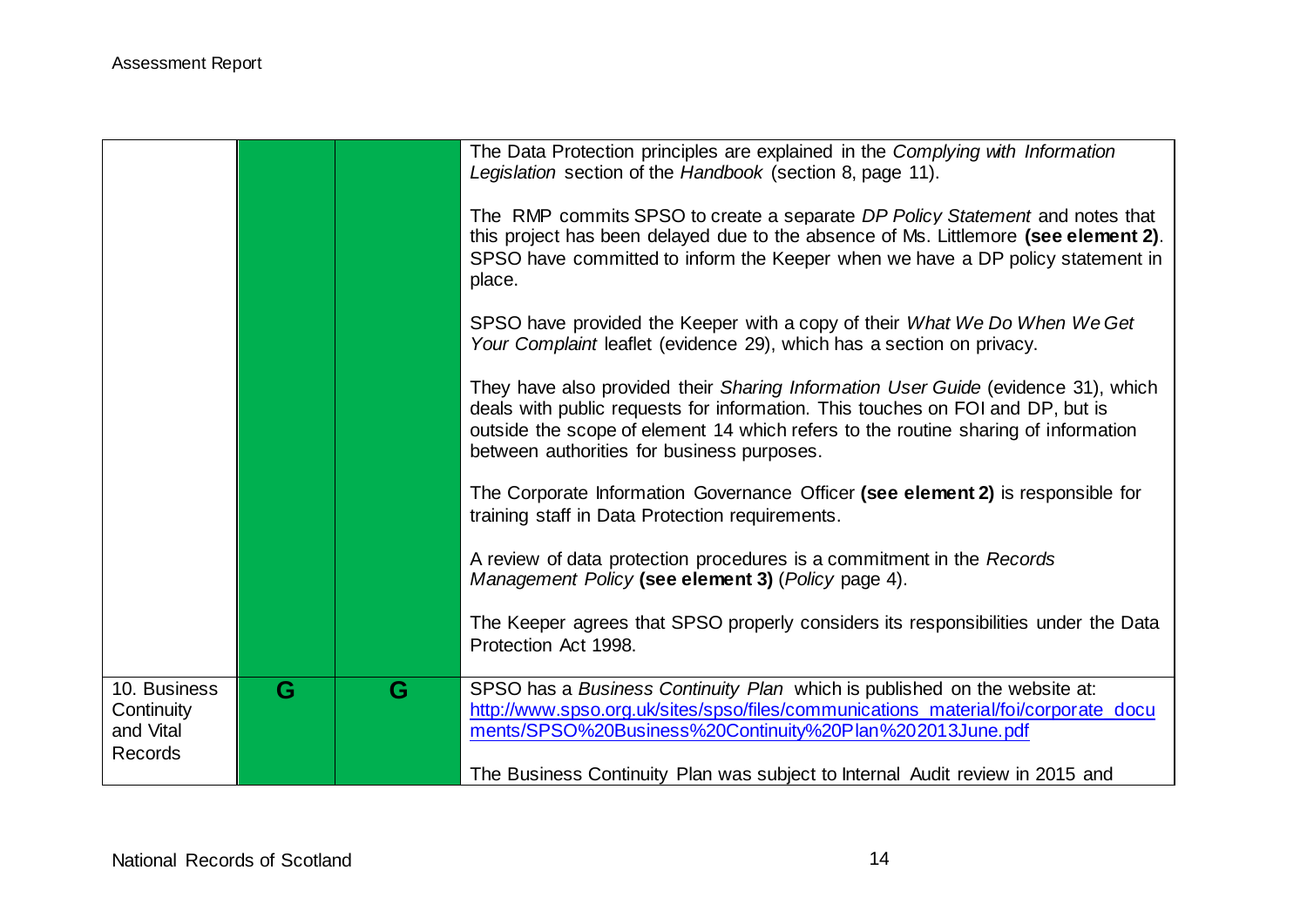|                 |   |   | SPSO have provided the Keeper with a copy of the report when it is available. The<br>Keeper commends the use of auditors to measure levels of compliance with internal<br>procedures.<br>Vital records are held electronically by the Scottish Government. Vital records are<br>not identified specifically in the business classification scheme.<br>A review of business continuity procedures is a commitment in the Records<br>Management Policy (see element 3) (Policy page 4).<br>The Keeper agrees that SPSO has systems in operation to recover records in the<br>case of a disaster and that vital records are considered in the business continuity<br>process.                                                                                                                                                                     |
|-----------------|---|---|------------------------------------------------------------------------------------------------------------------------------------------------------------------------------------------------------------------------------------------------------------------------------------------------------------------------------------------------------------------------------------------------------------------------------------------------------------------------------------------------------------------------------------------------------------------------------------------------------------------------------------------------------------------------------------------------------------------------------------------------------------------------------------------------------------------------------------------------|
| 11. Audit trail | G | G | SPSO tracks its records using the in-built systems that are a feature of their<br>WorkPro and SharePoint electronic records systems. The paper case files are<br>linked by reference number to WorkPro.<br>A screen-shot has been provided to assist the Keeper's understanding of how<br>SPSO staff track files electronically (evidence 30). A WorkPro destruction log has<br>also been supplied as evidence 11.<br>A review of tracking procedures is a commitment in the Records Management Policy<br>(see element 3) (Policy page 4).<br>Occasionally, due to the nature of the SPSO's work, paper files are removed from<br>the Office for business purposes. Records taken off-site are logged by team<br>assistants and on WorkPro (Handbook section 9, page 4 - see Information<br>Governance Handbook under General Comments below). |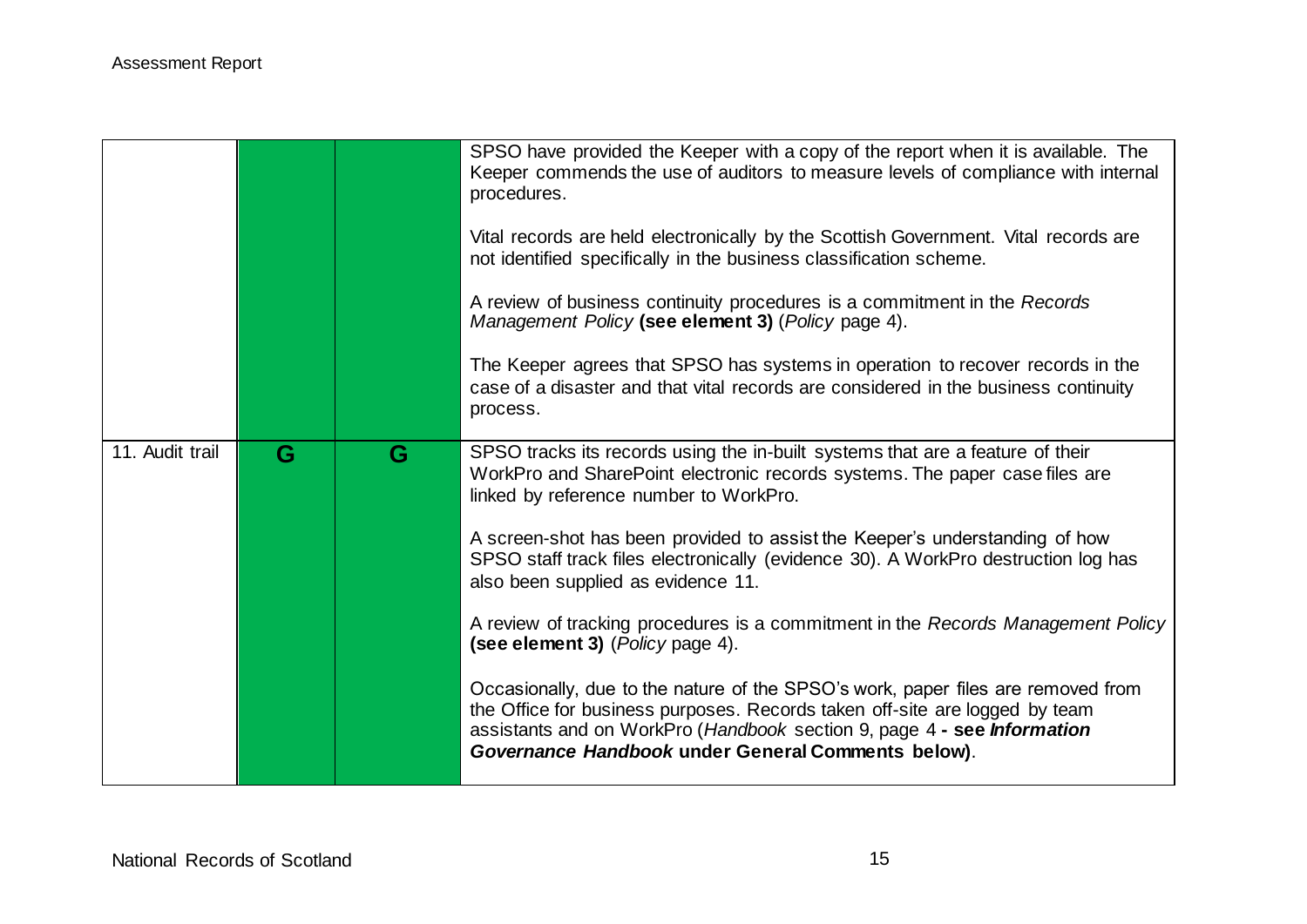|                                                                      |                         |   | Each year SPSO run an audit on case file tracking (WorkPro) and this audit is<br>reported to Senior Management. Results of the 2015 audit (April) have been shared<br>with the Keeper (evidence 30).<br>The introduction to the Business Classification Scheme (see element 4) instructs<br>staff on version control and naming conventions and provides other electronic<br>records guidance such as sending links rather than copies (storage conventions).<br>The Keeper agrees that SPSO has systems in place that allows them to locate a<br>record and, when located, can be confident in they have the correct version.                                                                                                                                                                                                                                                                                                                                                                                                                                                                                                                                                                                                                                                   |
|----------------------------------------------------------------------|-------------------------|---|----------------------------------------------------------------------------------------------------------------------------------------------------------------------------------------------------------------------------------------------------------------------------------------------------------------------------------------------------------------------------------------------------------------------------------------------------------------------------------------------------------------------------------------------------------------------------------------------------------------------------------------------------------------------------------------------------------------------------------------------------------------------------------------------------------------------------------------------------------------------------------------------------------------------------------------------------------------------------------------------------------------------------------------------------------------------------------------------------------------------------------------------------------------------------------------------------------------------------------------------------------------------------------|
| 12.<br>Competency<br>Framework<br>for records<br>management<br>staff | $\overline{\mathbf{G}}$ | G | The Keeper has been provided with the Job Description and Person Specification<br>for the post identified at element 2 (evidence 02). This shows that the Information<br>Governance Officer is properly empowered to implement the RMP and that the<br>authority recognises that records management is a separate skill.<br>All SPSO staff undergo training on information security and data protection. The<br>Corporate Information Governance Officer (see element 2) is responsible for<br>training staff in Data Protection requirements. An e-mail confirming the mandatory<br>nature of this training and the training manual itself have been provided in evidence<br>(evidence 25).<br>There is a commitment in the Records Management Policy (page 4) (see element<br>3) that states "The identification of records management as a distinct stream within<br>the organisation's training portfolio, with dedicated training provided to all staff". The<br>Keeper commends this commitment and request that any training material<br>relevant to this RMP should be sent to him when available.<br>The Keeper agrees that the person identified at element 2 has the skills and<br>authority to carry out the day-to-day implementation of the RMP as expected by the |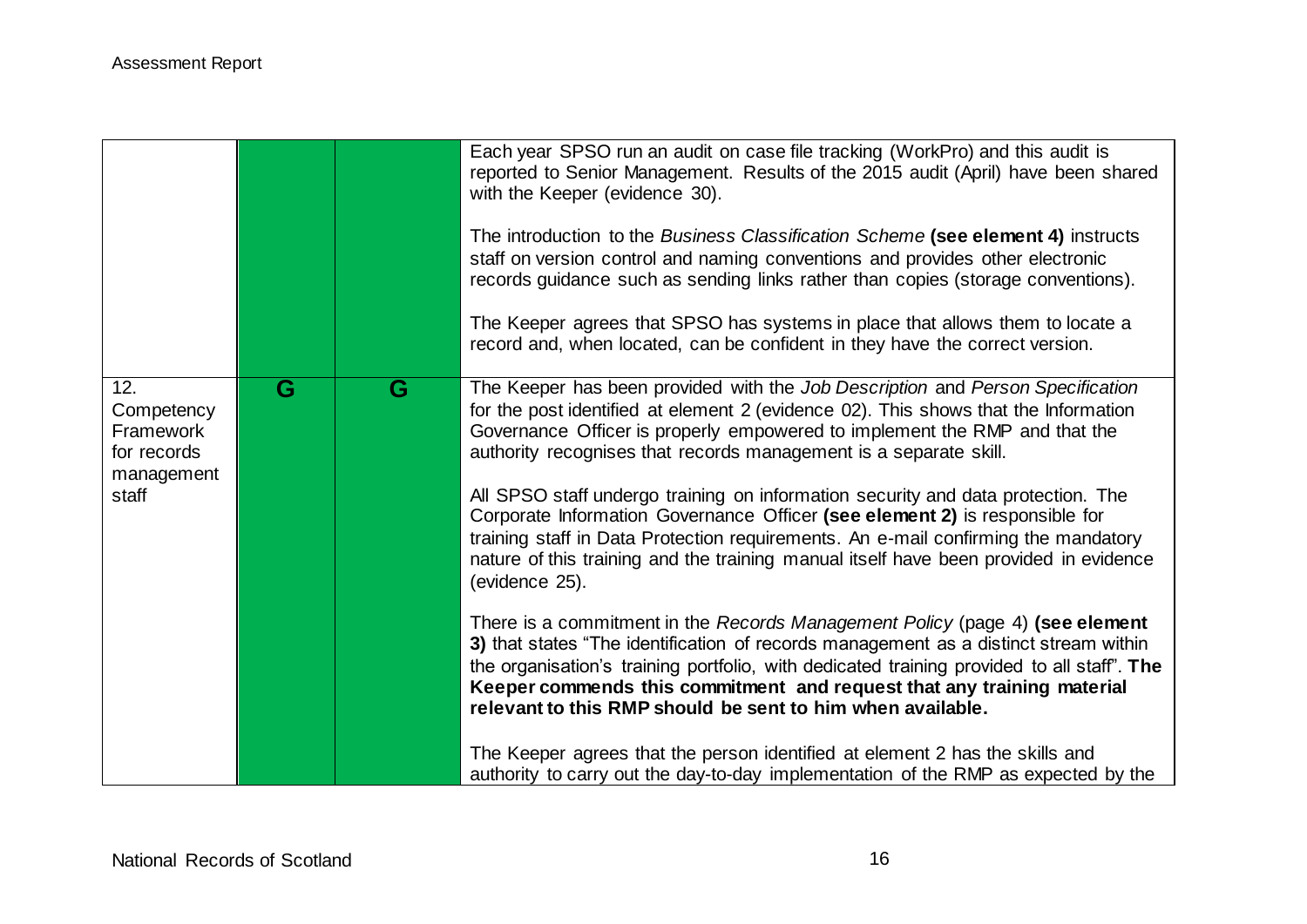|                                 |                         |   | Act. Furthermore, he agrees that SPSO consider the training of its staff in matters of<br>information governance as appropriate.                                                                                                                                                                                                                                                                                                                                                                                                                                                                                                                                                                                                                                                 |
|---------------------------------|-------------------------|---|----------------------------------------------------------------------------------------------------------------------------------------------------------------------------------------------------------------------------------------------------------------------------------------------------------------------------------------------------------------------------------------------------------------------------------------------------------------------------------------------------------------------------------------------------------------------------------------------------------------------------------------------------------------------------------------------------------------------------------------------------------------------------------|
| 13.<br>Assessment<br>and Review | $\overline{\mathbf{G}}$ | G | SPSO commit to review the Records Management Plan after two years.<br>This review will be carried out by the Information Governance Officer (see element<br>2) using a self-assessment mechanism (Policy page 4) and will be reported up to<br>Senior Management and to the Audit and Advisory Committee. The review will be<br>assisted by representatives from business areas. The Keeper commends this local<br>involvement as conducive of a stronger business tool.<br>The self-assessment of the RMP is a commitment in the Records Management<br>Policy (page 4) (see element 3).<br>SPSO intend to use The National Archives of Scotland 'Complying with the Records<br>Management Code' Evaluation workbook to review their records management.                         |
|                                 |                         |   | The Internal Audit strategic plan for 2015-18 includes elements of records<br>management, including Case Management, IS Installation and bulk electronic<br>document sharing, Risk Management and Business Continuity. If required, there is<br>contingency for audit of a further key risk area.<br>SPSO commit to providing the Keeper with an update after the first review (2017).<br>The Records Management Policy (see element 3) is reviewed biennially.<br>Each year SPSO run an audit on case file tracking (WorkPro) and this audit is<br>reported to Senior Management. Results of the 2015 audit (April) have been shared<br>with the Keeper (evidence 30). A physical check of office cabinets, desks and other<br>storage facilities is also carried out annually. |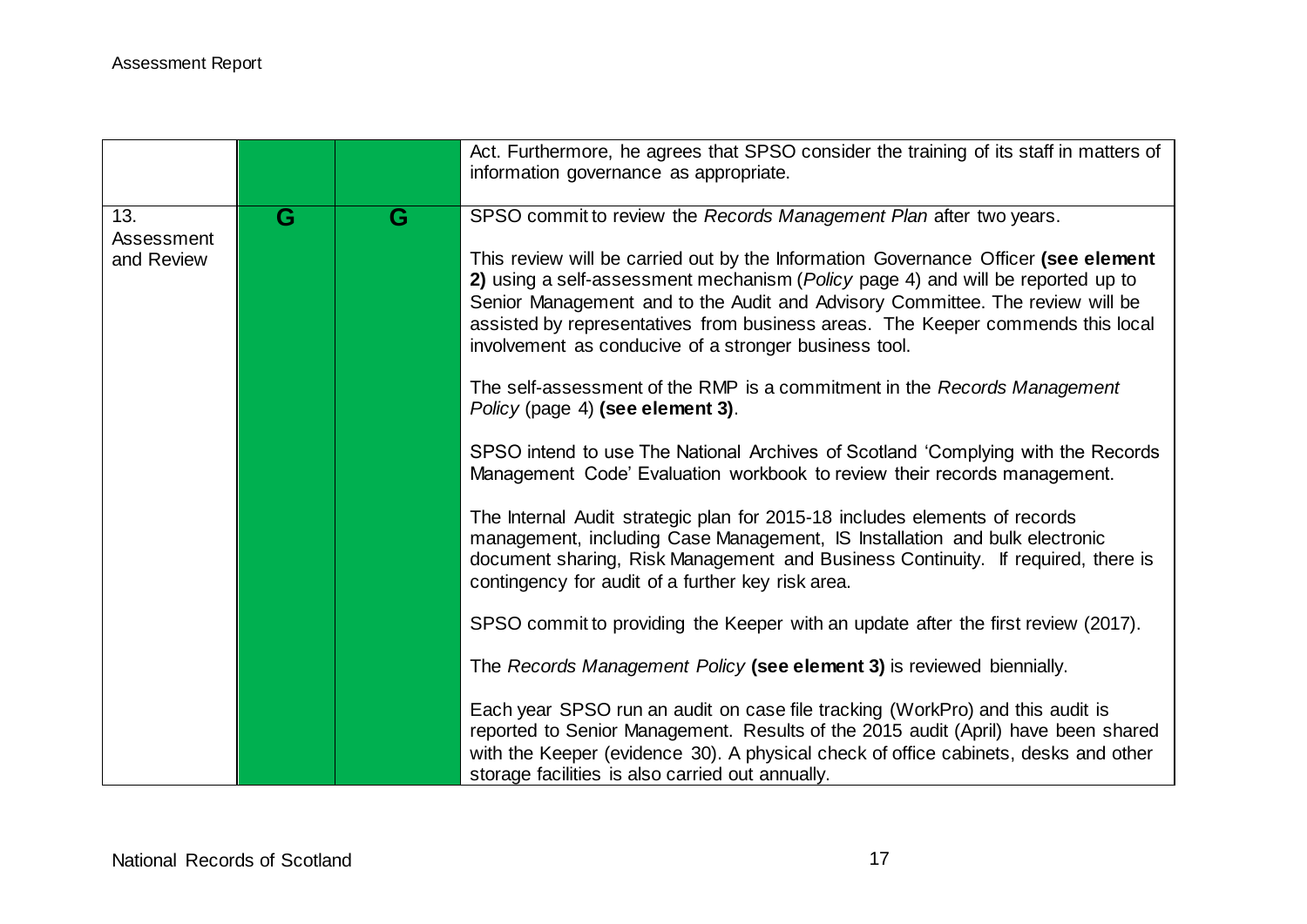|                                  |  | There is a commitment in the RMP (page $6 -$ Also <i>Policy</i> page 4) to review the<br><b>Business Classification Scheme biennially.</b><br>The Keeper agrees that the Scottish Qualifications Authority has installed a formal<br>review procedure as part of their records management plan as required by the Act,<br>and that clear review dates have been allocated to each of the supplied policy<br>documents.                                                                                       |
|----------------------------------|--|--------------------------------------------------------------------------------------------------------------------------------------------------------------------------------------------------------------------------------------------------------------------------------------------------------------------------------------------------------------------------------------------------------------------------------------------------------------------------------------------------------------|
| 14. Shared<br><b>Information</b> |  | The RMP states, "The SPSO does not routinely share information with other bodies<br>as we conduct our investigations in private." The Keeper accepts that this element<br>does not apply to SPSO.<br>SPSO have also provided their Sharing Information User Guide (evidence 31),<br>which deals with public requests for information. This touches on FOI and DP, but is<br>outside the scope of element 14 which refers to the routine sharing of information<br>between authorities for business purposes. |

#### **General Notes on RMP, Including Concerns:**

Version

This assessment is on the SPSO Records Management Plan that makes up part of the *Information Governance Handbook* v1.0 **(see below)**. The author is Fiona Paterson, Senior Personal Assistant to the Ombudsman. It is dated April 2015.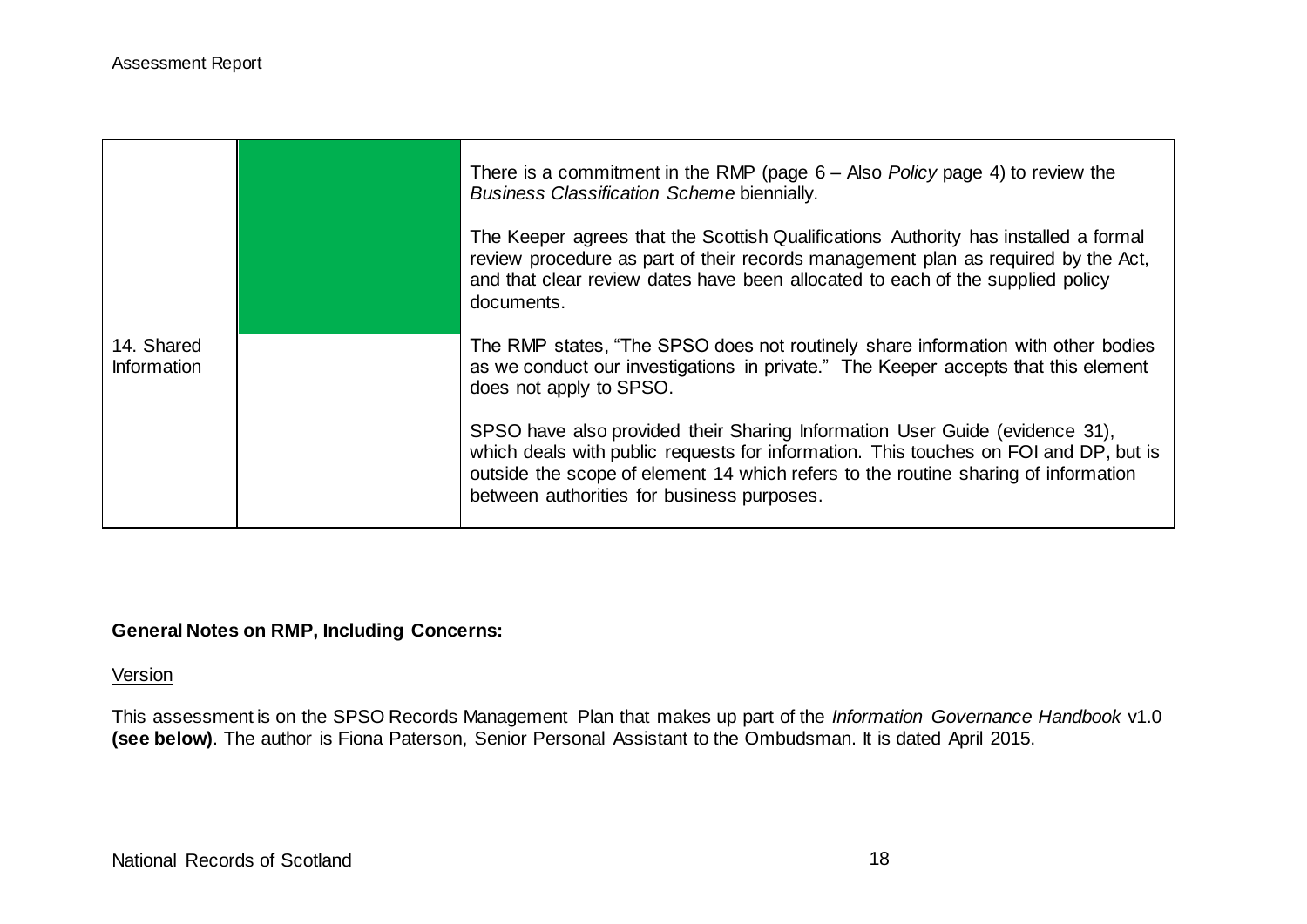Minutes showing the approval of the plan by Senior Management and the Audit Committee have been provided as evidence 4 and 5.

As noted above, the Records Management Plan is part of a more wide-reaching *Information Governance Handbook*. Although the assessment is on the whole document, the Keeper's agreement can only be on the Records Management Plan (section 1). He has no authority to formally agree any other section of the document.

The plan is accompanied by a letter of support from Jim Martin, the Ombudsman, dated 24<sup>th</sup> April 2015.

The *Information Governance Handbook* is published on the SPSO website at: [http://www.spso.org.uk/sites/spso/files/communications\\_material/foi/corporate\\_documents/InformationGovernance\(R.2017.04\)W.pd](http://www.spso.org.uk/sites/spso/files/communications_material/foi/corporate_documents/InformationGovernance(R.2017.04)W.pdf) [f](http://www.spso.org.uk/sites/spso/files/communications_material/foi/corporate_documents/InformationGovernance(R.2017.04)W.pdf)

The RMP is based on the Keeper's, 14 element Model Plan [http://www.nrscotland.gov.uk/record-keeping/public-records-scotland](http://www.nrscotland.gov.uk/record-keeping/public-records-scotland-act-2011/resources/model-records-management-plan)[act-2011/resources/model-records-management-plan.](http://www.nrscotland.gov.uk/record-keeping/public-records-scotland-act-2011/resources/model-records-management-plan) Consideration has been given to the FOISA *Code of Practice on Records Management.*

#### Information Governance Handbook

SPSO have taken the opportunity to unify records management guidance into a single published document the *Information Governance Handbook*.

The *Information Governance Handbook* is v1.0. The author is Fiona Paterson, Senior Personal Assistant to the Ombudsman. It is dated April 2015.

This document includes the *Records Management Plan* in section 1 and the *Records Management Policy* in section 2. The Keeper commends the creation and publication of the *Handbook*. Many of the security principles are explained in the Handbook including a section on 'Managing Personal Data'. The *Information Governance Handbook* is published on the SPSO website at: [http://www.spso.org.uk/sites/spso/files/communications\\_material/foi/corporate\\_documents/InformationGovernance\(R.2017.04\)W.pd](http://www.spso.org.uk/sites/spso/files/communications_material/foi/corporate_documents/InformationGovernance(R.2017.04)W.pdf) [f](http://www.spso.org.uk/sites/spso/files/communications_material/foi/corporate_documents/InformationGovernance(R.2017.04)W.pdf)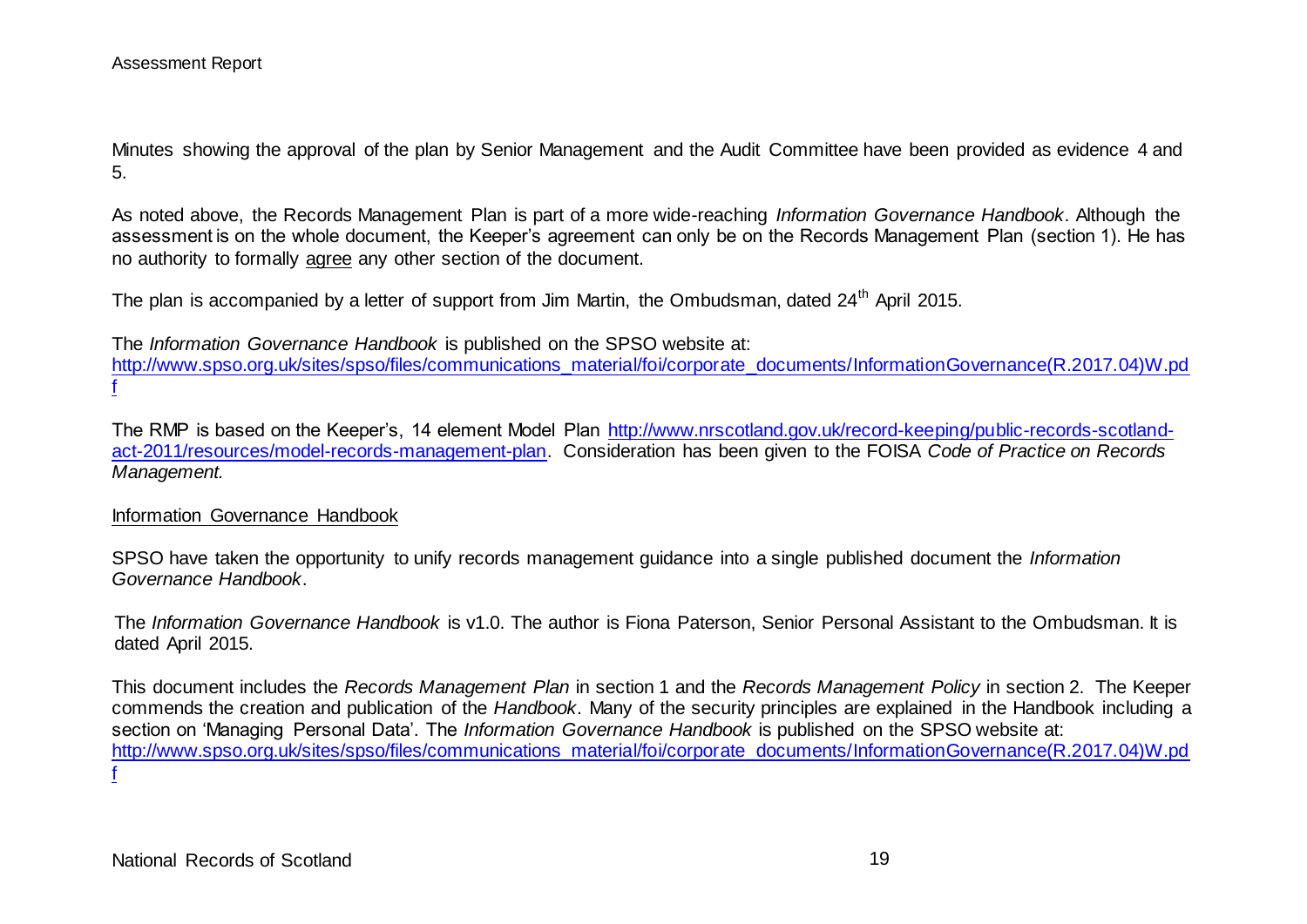#### Third Parties

SPSO confirms that no function of the SPSO is contracted to a third party.

#### **SharePoint**

Many Scottish public authorities have opted for the SharePoint solution. The Keeper would remind SPSO that SharePoint is not in itself a records management system and for full functionality, particularly relating to ensuring that metadata travels with the record when extracted from the system – for the purposes archiving for example – a records management bolt-on may be required.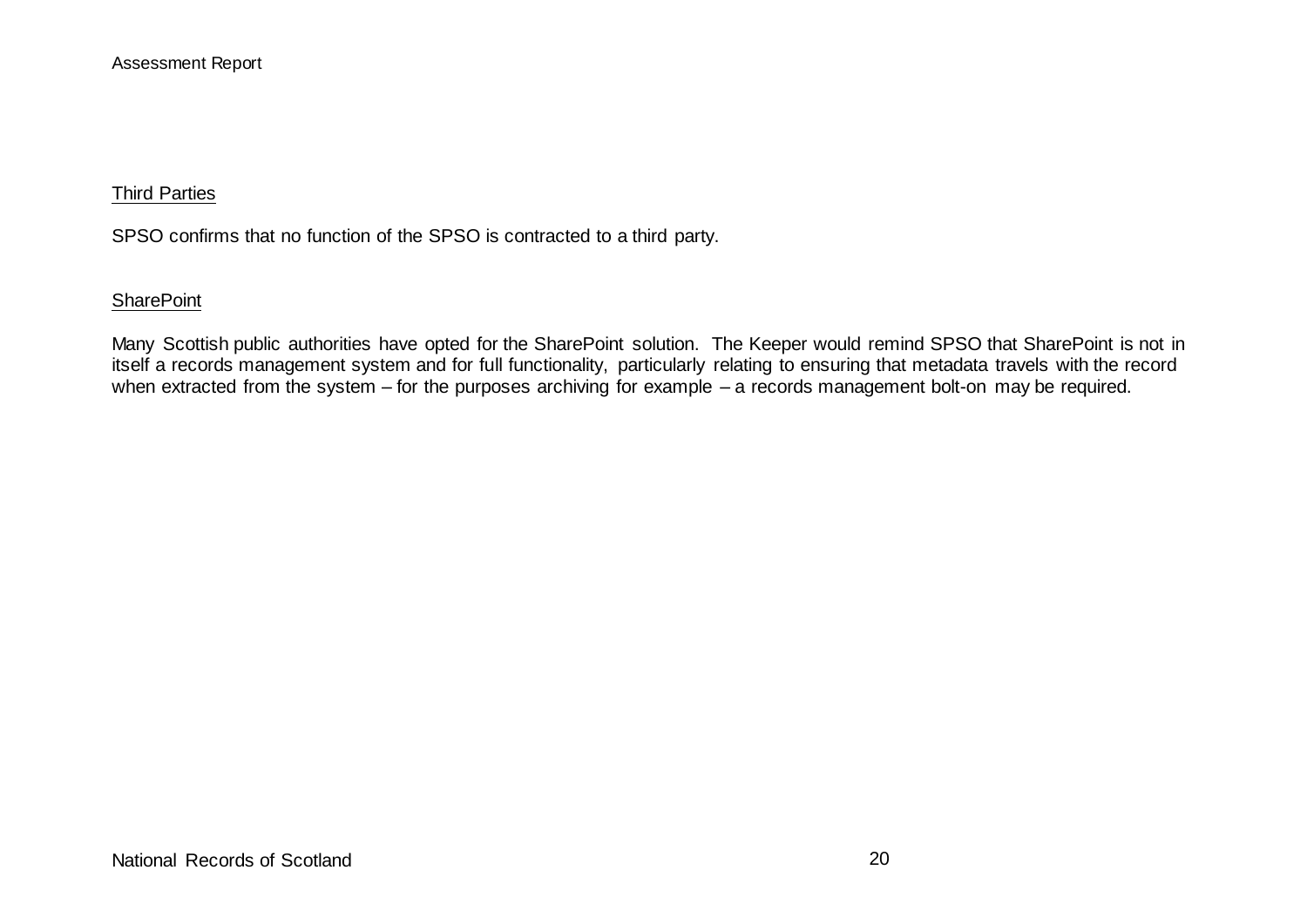## **6. Keeper's Summary**

Elements 1 - 14 that the Keeper considers should be in a public authority records management plan have been properly considered by the Scottish Public Services Ombudsman. Policies and governance structures are in place to implement the actions required by the plan.

### **7. Keeper's Determination**

Based on the assessment process detailed above, the Keeper **agrees** the RMP of the **Scottish Public Services Ombudsman**.

 The Keeper recommends that the Scottish Public Services Ombudsman should publish its agreed RMP as an example of good practice within the authority and the sector.

This report follows the Keeper's assessment carried out by,

…………………………………… …………………………………

Pos was

Rhart Fothy m

**Pete Wadley <b>Robert Fotheringham** Public Records Officer Public Records Officer